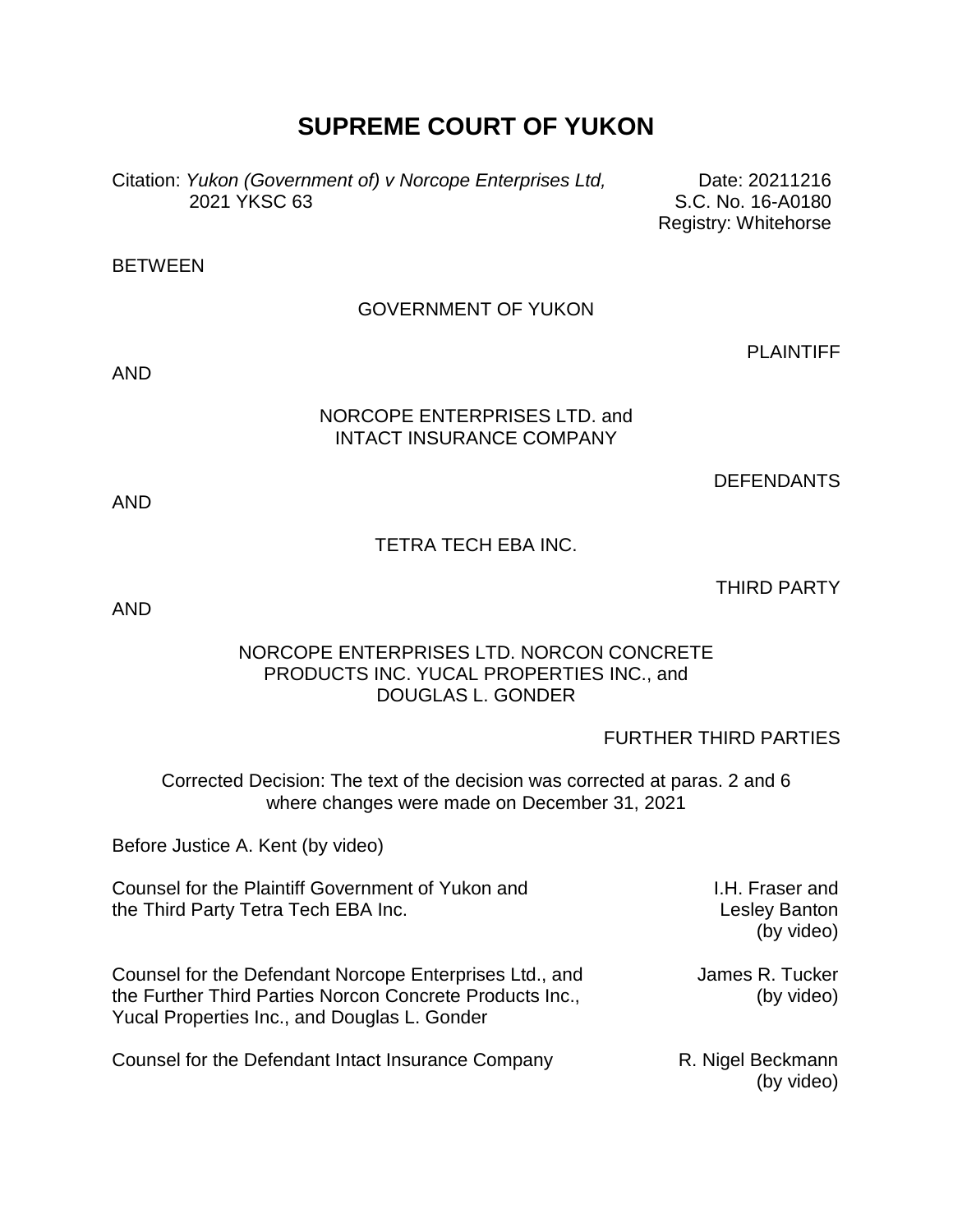#### **REASONS FOR DECISION**

#### **Introduction**

[1] This judgment addresses two matters regarding experts and their reports, and summarizes directions that I gave regarding the trial.

# **Objections to the admissibility of expert reports**

[2] The issue before me is whether, prior to the commencement of the trial, I, as the assigned trial judge, can and should rule on the admissibility of expert statements. Counsel for the Government of Yukon ("Yukon") says that I can because of the broad pre-trial case management powers given to me by the *Rules of Court* of the Supreme Court of Yukon ("*Rules of Court*"). Norcope Enterprises Ltd ("Norcope") and Intact Insurance Company ("Intact") say that I cannot because the *Rules of Court* specifically provide that the issue of the admissibility of expert reports is to be determined during the trial. In this case, based on the nature of the admissions, they argue that the most efficient method of dealing with the objections is during the trial, not beforehand.

[3] Rule 34 sets out the regime for expert reports. It requires pre-trial delivery of the reports to all parties, describing the form of the report; requiring a pre-trial conference of experts where the experts must provide a statement setting out the points of difference between them; and requiring parties to advise of any objections to admissibility of the report that they intend to make at trial. The rule also provides that the overriding duty of an expert is to the Court.

[4] The broad issue in this case is the quality of work done by Norcope pursuant to a contract that Norcope had with Yukon to do repairs to the apron at the Erik Nielsen Whitehorse International Airport. Yukon has filed expert reports from three parties – Tetra Tech EBA Inc. ("Tetra Tech"), Associated Engineering (B.C.) Ltd. ("Associated")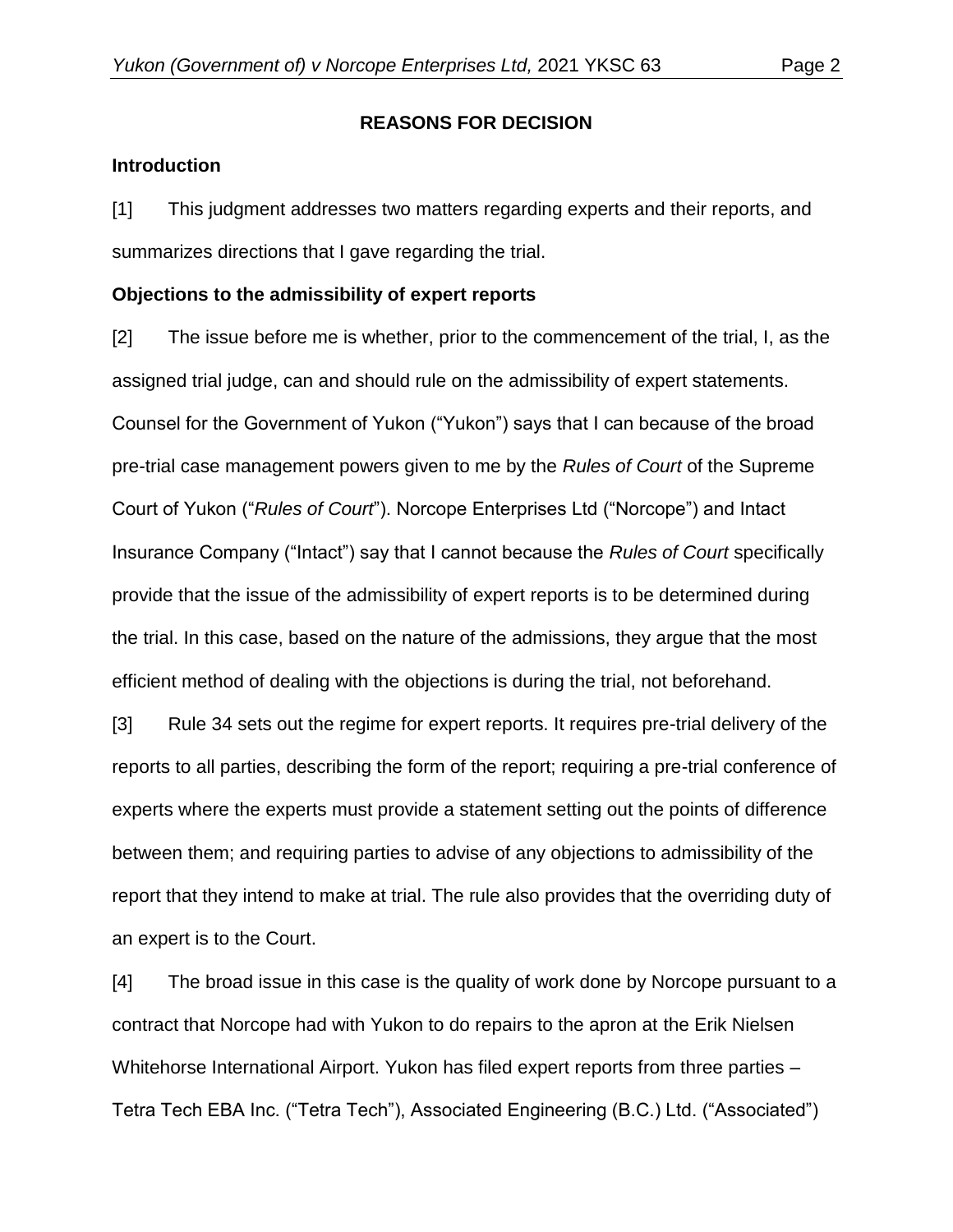and Stantec Architecture Ltd. Objections to both the Tetra Tech and Associated reports have been filed by the defendants on the basis that the individuals proposed as experts cannot fulfill their duty to the court to be impartial.

[5] The defendants have jointly filed two reports, both by WSP Canada Inc., one authored by Mr. Cumming and one by Mr. Riffell. The Riffell Report is challenged by Yukon based on impartiality and the Cumming Report is challenged on the basis of the limits of his expertise and on the basis that some of what is contained is argument, not opinion.

[6] *White Burgess Langille Inman v Abbott and Haliburton Co*, 2015 SCC 23 ("*White Burgess*"), provides the framework for the admissibility of expert evidence generally and more specifically, when the impartiality of the expert is in question. Impartiality of the expert is addressed at two stages; first when determining whether the opinion meets threshold admissibility requirements; and second as a question of weight at the gatekeeping stage when balancing the risks and benefits of admitting the evidence. At the first stage, the threshold is not high. At para. 48, Justice Cromwell says that once the proposed expert testifies that he or she will comply with the duty to the court, the burden is on the objecting party to show that the expert cannot comply with that duty. He notes, at para. 49, that:

> [t]his threshold requirement is not particularly onerous and it will likely be quite rare that a proposed expert's evidence would be ruled inadmissible for failing to meet it. … Anything less that clear unwillingness or inability [to provide fair, objective and non-partisan evidence] should not lead to exclusion, but be taken into account in the overall weighing of costs and benefits of receiving the evidence.

This second stage requires a more rigorous analysis of the expert's ability to be impartial.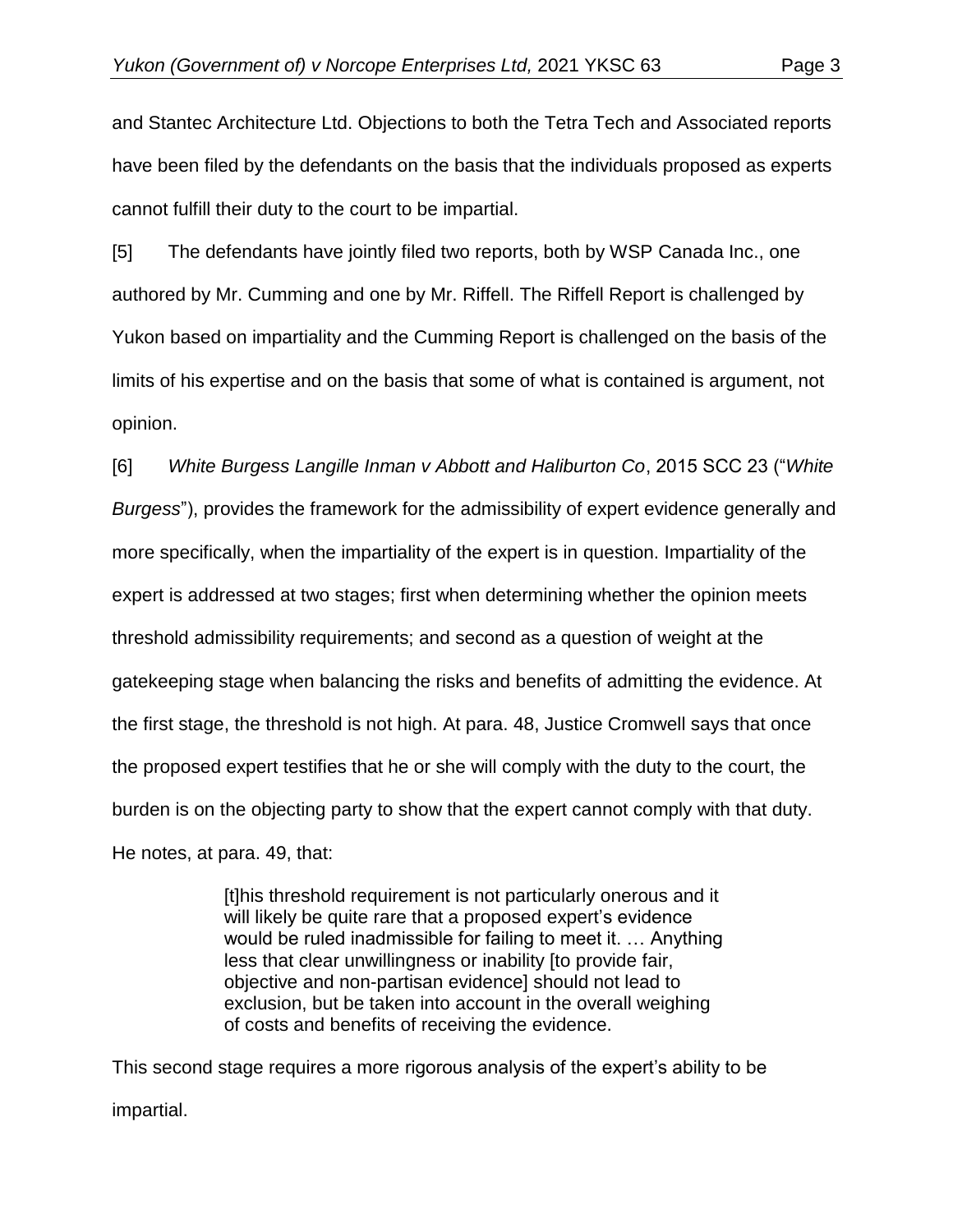[7] The defendants argue that the process set out in *White Burgess* can only be done within the trial since they will want to cross-examine the proposed experts to make their case at either the first or second stage of considering impartiality. In the case of proposed Tetra Tech expert, Ms. Czarnecki, she will be giving evidence as a fact witness in any event; she will be testifying at trial.

[8] I agree with the defendants that the more efficient manner of dealing with the objections to the admissibility of the expert reports is to do it at trial. Particularly when applying the cost-benefit analysis at the second stage of *White Burgess*, it is likely that some evidence will be required, not only from the proposed expert, but as part of the factual matrix that will be built during the trial. Having a separate hearing before the trial will not only be less efficient, but because I do not yet have a factual basis to assess the experts and their reports, there is a risk that I will need to adjourn the decision until after I hear some fact witnesses during the trial.

[9] The application of Yukon to have a pre-trial decision about on the admissibility of the expert reports is dismissed.

#### **Rule 34(18) expert consultation**

[10] Some of the experts met as required by Rule 34(18). After the meeting, one of Yukon's experts contacted counsel for Yukon to ask what form the report should take. In response to that request, counsel for Yukon advised his expert of several things which he then set out in a letter to defendants' counsel. Defendants' counsel has taken objection to some of the things that Yukon's counsel said to the expert.

[11] Having read the points made by Yukon's counsel to his expert, I do not see that I need to do anything. I can understand that engineers may have questions about what is expected of them. Yukon's counsel did the right thing to advise defendants' counsel of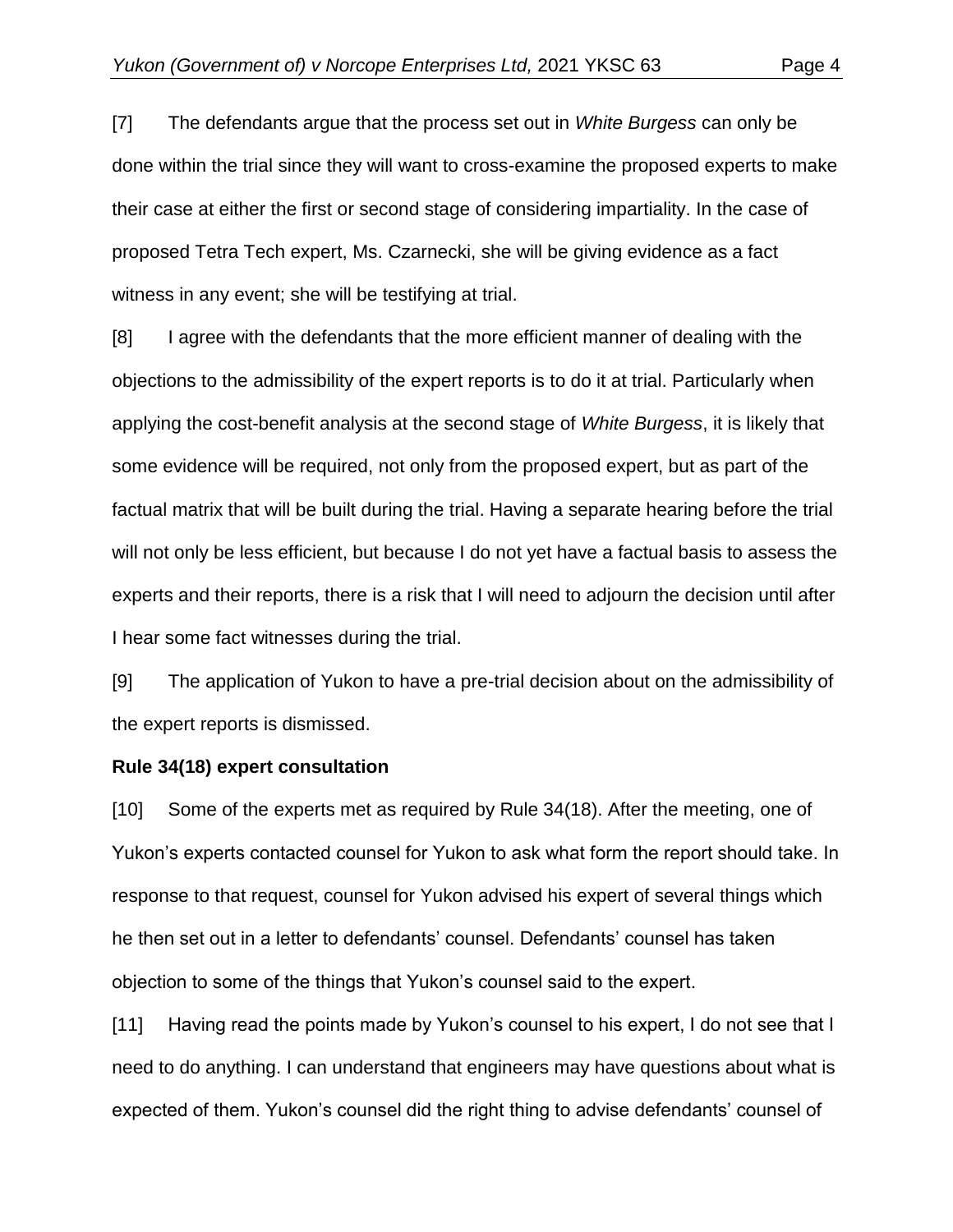his communication on the Rule 34(18) process that had started. The portions where he describes the civil litigation process are unobjectionable. The parts relating to what may be issues at trial can be dealt with at trial. There is nothing for me to do other than encourage the experts to provide a statement of the points of disagreement. It can be in a list or a series of paragraphs.

#### **Trial Readiness**

[12] At the trial readiness meeting, I made directions about what I expect as we move towards trial. I hope it will be useful to the parties to have this list which includes those things addressed during the meeting and a couple of other things:

- 1. Exhibit Book Construction litigation usually spawns hundreds of documents. The issues become clearer through the production and discovery process. By the time of trial, the number of documents that are relevant to the issues in dispute has usually narrowed considerably. The parties will prepare an Exhibit Book of the relevant documents. They will provide a schedule which indicates which documents can be admitted as full exhibits and which may require a ruling from me.
- 2. Agreed Statement of Facts The parties will prepare an Agreed Statement of Facts. Defendants' counsel was sceptical that there was anything on which there was agreement. Even knowing little about the issues, I disagree. The parties should be able to agree about the relevant actors in this dispute, the contractual relationships that existed, and what happened. For example, does everyone agree that the apron is damaged